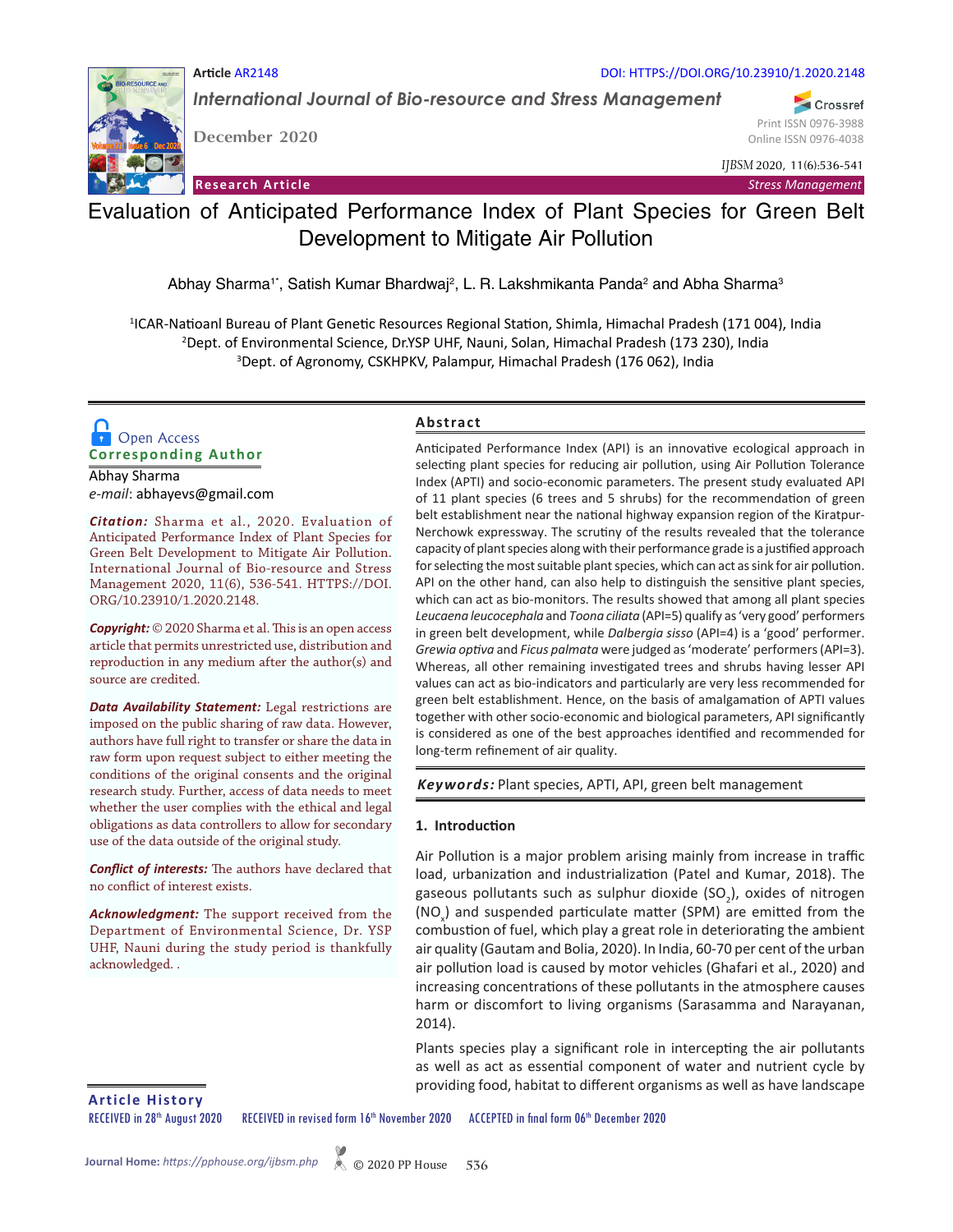appeal (Smith and Staskawicz, 2020). Also plants have a great potential in absorption, adsorption and accumulation of pollutants on their leaf surface (Kaur and Nagpal, 2017). Also, some plants are very fragile or sensitive that they can act as biological indicators or monitors of air pollution (Nouchi, 2002; Esfahani et al., 2013). With continuous exposure to vehicular pollution, plants show different levels of responses; some can tolerate high pollution load while some show sensitivity leading to decrease in chlorophyll content and hence reduced plant growth (Skrynetska et al., 2018). Moreover, most of the plant species continuously exchange different gaseous pollutants in and out of the foliar system, which further undergoes different structural and functional changes (Sen et al., 2017). From this perspective, it has been emerged air pollution may inhibit plant growth, fitness and capacity to resist other environmental stresses (Winner and Greitner, 2000).

Monitoring of air pollution by using a biological monitoring indicator is considered as one of the best and convenient methods with minimum expenditure (Rai et al., 2013). Since, there are several ecological factors which regulate plant resistance to air pollution (Singh and Verma, 2007). In addition, suitability of plants for the pollution abatement depends on how fast they are efficiently able to absorb pollutants from the atmosphere and metabolize or detoxify them at cellular levels (Yannawar and Bhosle, 2014).

Development of green belt by plantation of pollution tolerant plant species, not only mitigates air pollution to a certain level, but also acts as landscaping component for beautification of that area and for this, selection of plant species is an important factor to be considered (Uka et al., 2019; Alotaibi et al., 2020). For selection of plants, one of the commonly used index is air pollution tolerance index (APTI), which is effective in evaluating the effect of pollutants only on biochemical parameters (Chaudhary and Rathore, 2019; Molnar et al., 2020; Roy et al., 2020).

In order to combat air pollution using green belt, some socioeconomic and biological characteristics are also considered to develop the anticipated performance index (API) (Pathak et al., 2011; Kaur and Nagpal, 2017, Banerjee et al., 2019; Sahu et al., 2020; Javanmard et al., 2020). This API is an improvement tool over the APTI, which has been used as an indicator to assess the capability of predominant species in the clean-up of atmospheric pollutants (Rai et al., 2013; Karmakar and Padhy, 2019). Some, socio-economic and biological characteristics (such as plant height, canopy structure, plant size, texture, hardness and economic value) are considered to develop the anticipated performance index, which further helps in the categorization of plants as very good, good, moderate, poor and very poor sensitive categories (Prajapati and Tripathi, 2008). Thus evaluation of API helps to assess the capability of the plant species to reduce the atmospheric pollution and indicate their socio-economic benefits as well.

#### **2. Materials and Methods**

#### *2.1. Site description*

The present work was conducted during the year 2016-17 on the Kiratpur - Nerchowk Expressway (NH-154). The study area from Garamoura in Bilaspur to Nerchowk in Mandi district under consideration of Himachal Pradesh is situated between North latitude of 31°21'64" to 31°38'56" and East longitude of 76°56'77" to 76°46'46". The study sites experiences subtropical climate and has an average annual rainfall of about 1200 mm and average maximum and minimum temperature varies from 17.45 to 35.27°C and 1.44 to 21.93°C.

#### *2.2. Plants under study*

Eleven commonly growing plant species viz. *Dalbergia sisso*, *Grewia optiva*, *Leucaena leucucephala*, *Toona ciliata*, *Morus alba*, *Ficus palmate*, *Adhatoda vasica*, *Vitex negundo*, *Murraya koenigii*, *Carissa opaca* and *Debregeasia hypoleuca* were selected for the present study. On the basis of questionnaire socio-economic importance of the plant species was recorded by the local inhabitants of the study area.

#### *2.3. Experimental details*

#### *2.3.1. Air pollution tolerance index estimation*

The air pollution tolerance index (APTI) is estimated by considering four biochemical parameters namely ascorbic acid, total chlorophyll, leaf extract pH and relative water content and was computed by using the following equation given by Singh and Rao (1983) (Table 1).

## APTI=([A(T+P)]+R)/10

Where, A- ascorbic acid (mg  $g^{-1}$ ),

- T- total chlorophyll (mg  $g^{-1}$ ),
- P- leaf extract pH
- R- relative water content (%)

*2.3.2. Determination of API (Anticipated Performance Index)* 

Table 1: Air pollution tolerance index of selected plant species growing alongside National Highway

| <b>Species</b>        | ТC   | AA   | pH   | <b>RWC</b> | APTI  |
|-----------------------|------|------|------|------------|-------|
| Dalbergia sisso       | 3.08 | 3.90 | 5.99 | 70.33      | 10.56 |
| Grewia optiva         | 3.14 | 2.90 | 5.96 | 73.32      | 9.94  |
| Leucaena leucucephala | 3.08 | 3.85 | 6.04 | 75.43      | 11.05 |
| Toona ciliata         | 3.81 | 4.42 | 6.11 | 81.48      | 12.53 |
| Ficus palmata         | 2.69 | 2.93 | 5.93 | 67.97      | 9.33  |
| Morus alba            | 2.69 | 2.61 | 6.09 | 67.33      | 9.02  |
| Murraya koenigii      | 2.17 | 2.55 | 5.95 | 64.04      | 8.47  |
| Vitex negundo         | 1.65 | 2.34 | 5.90 | 60.38      | 7.79  |
| Adhatoda vasica       | 2.89 | 3.55 | 5.97 | 68.35      | 9.98  |
| Carissa opaca         | 1.95 | 2.81 | 5.63 | 58.28      | 7.96  |
| Debregeasia hypoleuca | 2.20 | 2.89 | 5.87 | 56.64      | 7.98  |

TC: Total chlorophyll (mg  $g^{-1}$ ); AA: Ascorbic Acid (mg  $g^{-1}$ ); RWC: Relative water content (%); Source: Sharma et al. (2018)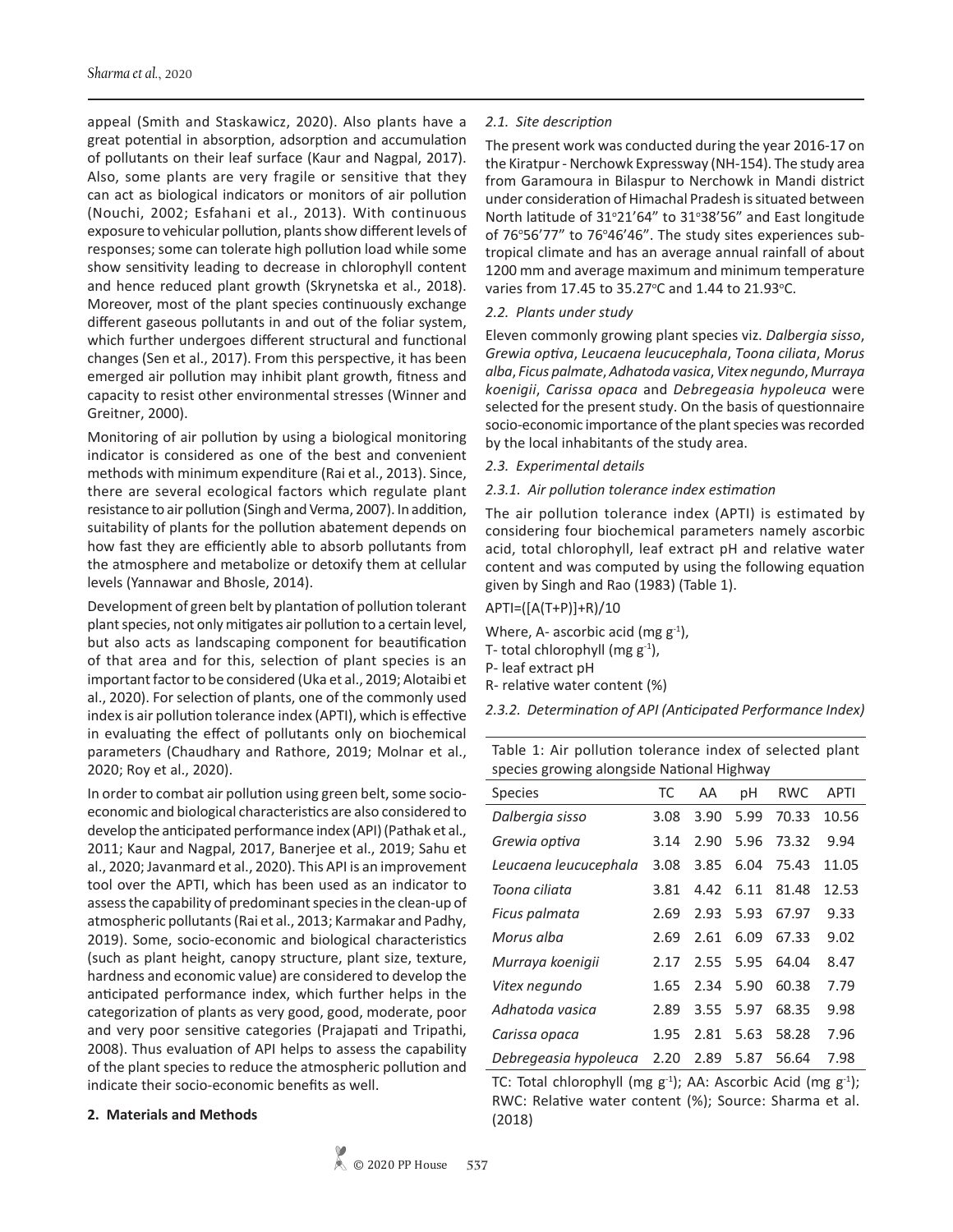To work out API, socio-economic importance of the plants growing alongside the road was studied by taking interviews/ interactions with local people of the study area and from the available literature. By combining the biological and socioeconomic characters like plant habit, canopy structure, type of plant, laminar structure and economic value and the resultant APTI; the API was calculated for the selected species. Based on these characters, different grades (positive or negative) were allotted to plants and then were scored according to their grades as per the procedure outlined by Kaur and Nagpal (2017) presented in Table 2 and 3.

Table 2: Gradation of plant species based on air pollution tolerance index (APTI) as well as biological parameters and socio-economic importance

| Grading<br>characters |                     | Pattern of<br>assessment               | Grade allotted |  |  |
|-----------------------|---------------------|----------------------------------------|----------------|--|--|
| 1) Tolerance          | <b>APTI</b>         | $8.5 - 9.0$                            | Positive       |  |  |
|                       |                     | $9.1 - 9.5$                            | Two positive   |  |  |
|                       |                     | $9.6 - 10.0$                           | Three positive |  |  |
|                       |                     | $10.1 - 10.5$                          | Four positive  |  |  |
|                       |                     | $10.6 - 11.0$                          | Five positive  |  |  |
| 2) Biological         | Plant habit         | Small                                  | Negative       |  |  |
| and socio-            |                     | Medium                                 | Positive       |  |  |
| economic              |                     | Large                                  | Two positive   |  |  |
|                       | Canopy<br>structure | Sparse/<br>irregular/<br>globular      | Negative       |  |  |
|                       |                     | Spreading<br>crown/open/<br>semi-dense | Positive       |  |  |
|                       |                     | Spreading<br>dense                     | Two positive   |  |  |
|                       | Type of             | Deciduous                              | Negative       |  |  |
|                       | plant               | Evergreen                              | Positive       |  |  |
| 3) Laminar            | Size                | Small                                  | Negative       |  |  |
| structure             |                     | Medium                                 | Positive       |  |  |
|                       |                     | Large                                  | Two positive   |  |  |
|                       | Texture             | Smooth                                 | Negative       |  |  |
|                       |                     | Coriaceous                             | Positive       |  |  |
|                       | <b>Hardiness</b>    | Delineate                              | Negative       |  |  |
|                       |                     | Hardy                                  | Positive       |  |  |
|                       | Economic<br>value   | Less than<br>three uses                | Negative       |  |  |
|                       |                     | Three or four<br>uses                  | Positive       |  |  |
|                       |                     | Five or more<br>uses                   | Two Positive   |  |  |

| Table 3: Anticipated performance index (API) of plant species |            |                 |  |  |  |
|---------------------------------------------------------------|------------|-----------------|--|--|--|
| Grade<br>Score (%)<br>Assessment category                     |            |                 |  |  |  |
| 0                                                             | Up to $30$ | Not recommended |  |  |  |
| 1                                                             | $31 - 40$  | Very poor       |  |  |  |
| $\mathcal{P}$                                                 | $41 - 50$  | Poor            |  |  |  |
| 3                                                             | $51 - 60$  | Moderate        |  |  |  |
| 4                                                             | $61 - 70$  | Good            |  |  |  |
| 5                                                             | $71 - 80$  | Very good       |  |  |  |
| 6                                                             | $81 - 90$  | Excellent       |  |  |  |
|                                                               | $91 - 100$ | <b>Best</b>     |  |  |  |

Source: Kaur and Nagpal (2017)

### **3***.* **Results and Discussion**

## *3.1. APTI of the plant species*

Air pollution tolerance index plays a significant role in screening out pollution tolerant plant species, which maintain ecological homeostasis by actively contributing in the cycling of nutrients and gases like carbon dioxide, oxygen and also provide enormous leaf area for absorption, adsorption and accumulation of air pollutants to reduce the pollution level in the atmosphere (Escobedo et al., 2008).

Higher values of chlorophyll content significantly reports that plant has high tolerance to air pollutants. But high pollution level, high moisture content and blockage of the stomatal pores on the leaf surface due to dust accumulation might be the reason behind the low chlorophyll content in leaf samples (Kaur and Nagpal, 2017). High ascorbic acid content observed in leaf samples of the plant species; indicates more air pollution tolerance in plants. Since, ascorbic acid can prevent plant tissues from the harmful effects of air pollutants thereby playing an important role in air pollution tolerance (Tripathi and Gautam, 2007).

Leaf extract pH of plant species significantly found to be of acidic nature. This acidic nature of pH may be due to diffusion of gaseous air pollutants in the cell sap and their conversion into acid radicals (Scholz and Reck, 1977). Relative water content plays a key role in maintaining the physiological balance of plants under stress conditions of air pollution and its high content is advantageous for drought resistance in plants (Singh et al., 1991).

The plant species growing alongside the highway were found to have significant variations in the APTI values (Table 1). The APTI of tree species followed the order of *Toona ciliata>Leucaena leucocephala>Dalbergia sisso>Grewia optiva>Ficus palmata >Morus alba* with their respective values of 12.53, 11.05, 10.56, 9.94, 9.33 and 9.02. Also, the APTI of most shrubs was higher than those tree species such as *Adhatoda vasica>Murraya koenigii>Debregeasia hypoleuca> Carissa opaca>Vitex negundo* with their respective values of 9.98, 8.47, 7.98, 7.96 and 7.79; suggesting that shrubs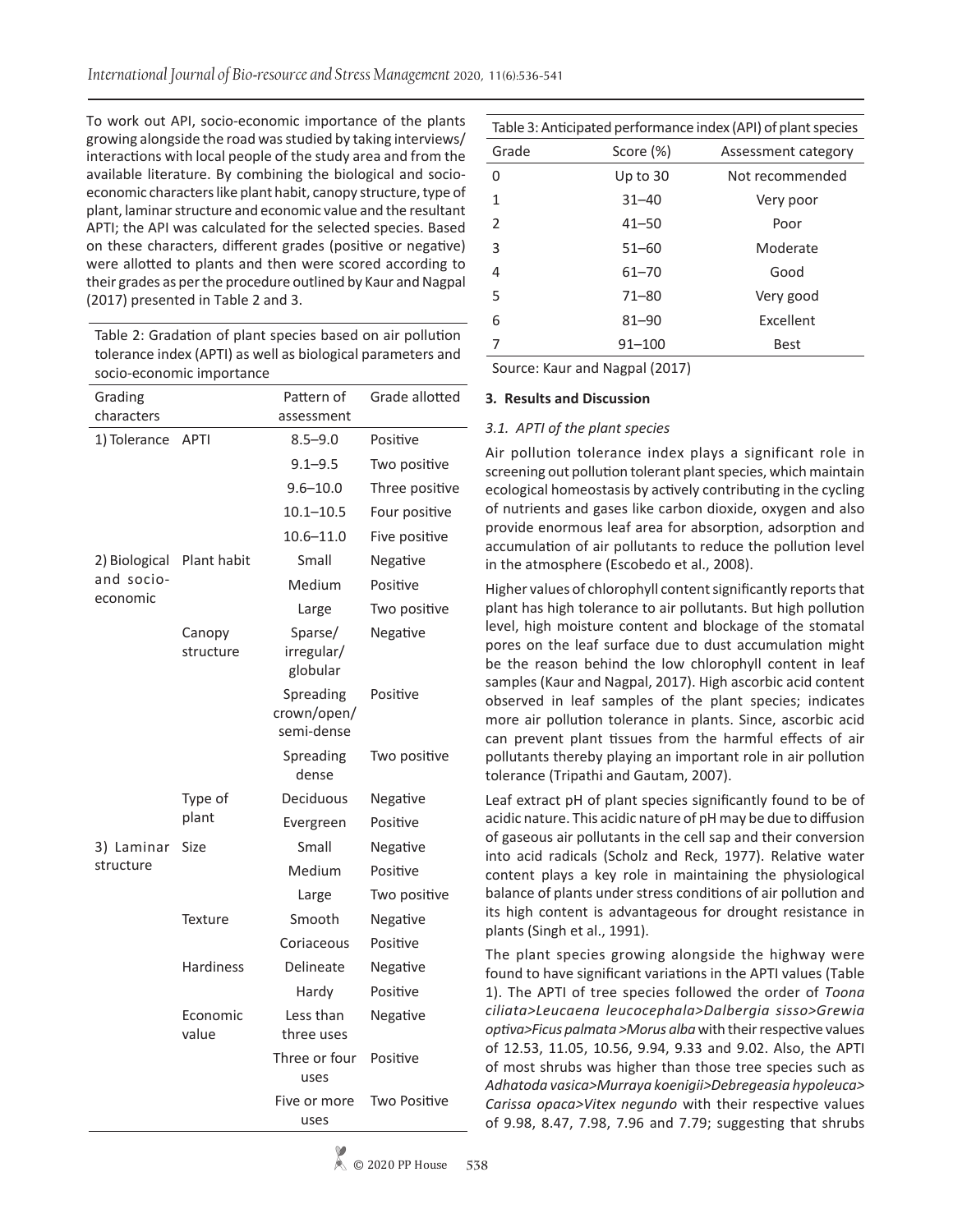in general, were more tolerant to air pollution than trees (Sharma et al., 2018). Higher values of APTI represent the potential of plants to facilitate in polluted areas and contribute as an air controller (Joshi and Swami, 2007; Sharma et al., 2017; Pandey et al., 2015).

#### *3.2. Anticipated performance index (API) of plant species*

Plant species for green belt development along the highway were evaluated on the basis of their APTI and relevant socioeconomic as well as biological parameters. These parameters were subjected to a grading scale to determine the anticipated performance of plant Singh and Rao, 1983). The grading pattern of 11 plant species evaluated is presented in Table 4 and the one which have higher grades has been recommended (Table 5) for plantation in a roadside area.

*Leucaena leucocephala* and *Toona ciliata* showed the highest grade (75%) each, followed by *Dalbergia sisso* (62%), *Grewia optiva* and *Ficus palmata* (56.25%) each. While the other plant species were of low grade (Table 4). The above said

| Table 4: Evaluation of plant species based on their APTI values and some biological and socio-economic characters |                       |             |                      |                       |                    |           |                   |           |                   |                           |              |
|-------------------------------------------------------------------------------------------------------------------|-----------------------|-------------|----------------------|-----------------------|--------------------|-----------|-------------------|-----------|-------------------|---------------------------|--------------|
| Sr.                                                                                                               | Plant species         |             |                      | Assessment parameters |                    |           | Laminar structure |           | Grade allotted    |                           |              |
| No.                                                                                                               |                       | <b>APTI</b> | <b>Tree</b><br>habit | Canopy<br>structure   | Type<br>of<br>tree | Size      | Texture           | Hardiness | Economic<br>value | Total<br>plus<br>$^{(+)}$ | %<br>scoring |
| 1.                                                                                                                | Dalbergia sisso       | $++$        | $++$                 | $\ddot{}$             | $^{+}$             |           | $\overline{+}$    | $++$      | $+$               | 10                        | 62.50        |
| 2.                                                                                                                | Grewia optiva         | $+$         | $+$                  | $\ddot{}$             | $+$                | $+$       | $+$               | $+$       | $^{++}$           | 9                         | 56.25        |
| 3.                                                                                                                | Leucaena leucocephala | $+++++$     | $+$                  | $^{++}$               |                    |           | $+$               | $\ddot{}$ | $^{++}$           | 12                        | 75.00        |
| 4.                                                                                                                | Toona ciliata         | $+++++$     | $++$                 | $\ddot{}$             |                    | $++$      | $+$               |           | $\ddot{}$         | 12                        | 75.00        |
| 5.                                                                                                                | Ficus palmata         | $^{+++}$    | $+$                  | $+$                   |                    | $+$       | $+$               |           | $++$              | 9                         | 56.25        |
| 6.                                                                                                                | Morus alba            | $++$        | $+$                  | $+$                   |                    |           | $\overline{+}$    |           | $+$               | 6                         | 37.50        |
| 7.                                                                                                                | Murraya koenigii      | $+$         |                      | $\ddot{}$             | $+$                |           |                   |           | $++$              | 5                         | 31.25        |
| 8.                                                                                                                | Vitex negundo         | $+$         |                      |                       |                    |           | $\overline{+}$    | $\ddot{}$ | $++$              | 5                         | 31.25        |
| 9.                                                                                                                | Adhatoda vasica       | $^{+++}$    |                      |                       | $^{+}$             | $+$       |                   | $\ddot{}$ | $++$              | 8                         | 50.00        |
| 10.                                                                                                               | Carissa opaca         | $+$         | $^{+}$               | $++$                  | $+$                |           |                   | $+$       | $+$               | 7                         | 43.75        |
| 11.                                                                                                               | Debregeasia hypoleuca | $\ddot{}$   | $\ddot{}$            | $\ddot{}$             | $\ddot{}$          | $\ddot{}$ | $\overline{+}$    | $\ddot{}$ |                   | 7                         | 43.75        |

Table 5: Anticipated performance index (API) value of the studied plant species

| Sr. No. | Plant species         | Grade            |            | API value | Assessment |
|---------|-----------------------|------------------|------------|-----------|------------|
|         |                       | Total Plus $(+)$ | Percentage |           |            |
| 1.      | Leucaena leucocephala | 12               | 75.00      | 5         | Very Good  |
| 2.      | Toona ciliata         | 12               | 75.00      | 5         | Very Good  |
| 3.      | Dalbergia sisso       | 10               | 62.50      | 4         | Good       |
| 4.      | Grewia optiva         | 9                | 56.25      | 3         | Moderate   |
| 5.      | Ficus palmata         | 9                | 56.25      | 3         | Moderate   |
| 6.      | Adhatoda vasica       | 8                | 50.00      | 2         | Poor       |
| 7.      | Carissa opaca         | 7                | 43.75      | 2         | Poor       |
| 8.      | Debregeasia hypoleuca | 7                | 43.75      | 2         | Poor       |
| 9.      | Morus alba            | 6                | 37.50      | 1         | Very Poor  |
| 10.     | Murraya koenigii      | 5                | 31.25      | 1         | Very Poor  |
| 11.     | Vitex negundo         | 5                | 31.25      |           | Very Poor  |

species have a dense canopy and most of them are evergreen, which are normally more suitable to control air pollution. The aesthetic and economic value of these trees is well known and can be recommended for green belt development (Sharma et al., 2019).

The scrutiny of Table 5 showed that out of 11 plant species, *Toona ciliata* and *Leucaena leucocephala* were found to be 'very good' performers and suitable plant species for green belt development. *Dalbergia sisso* was judged to be 'good' performer and considered efficient in controlling air pollution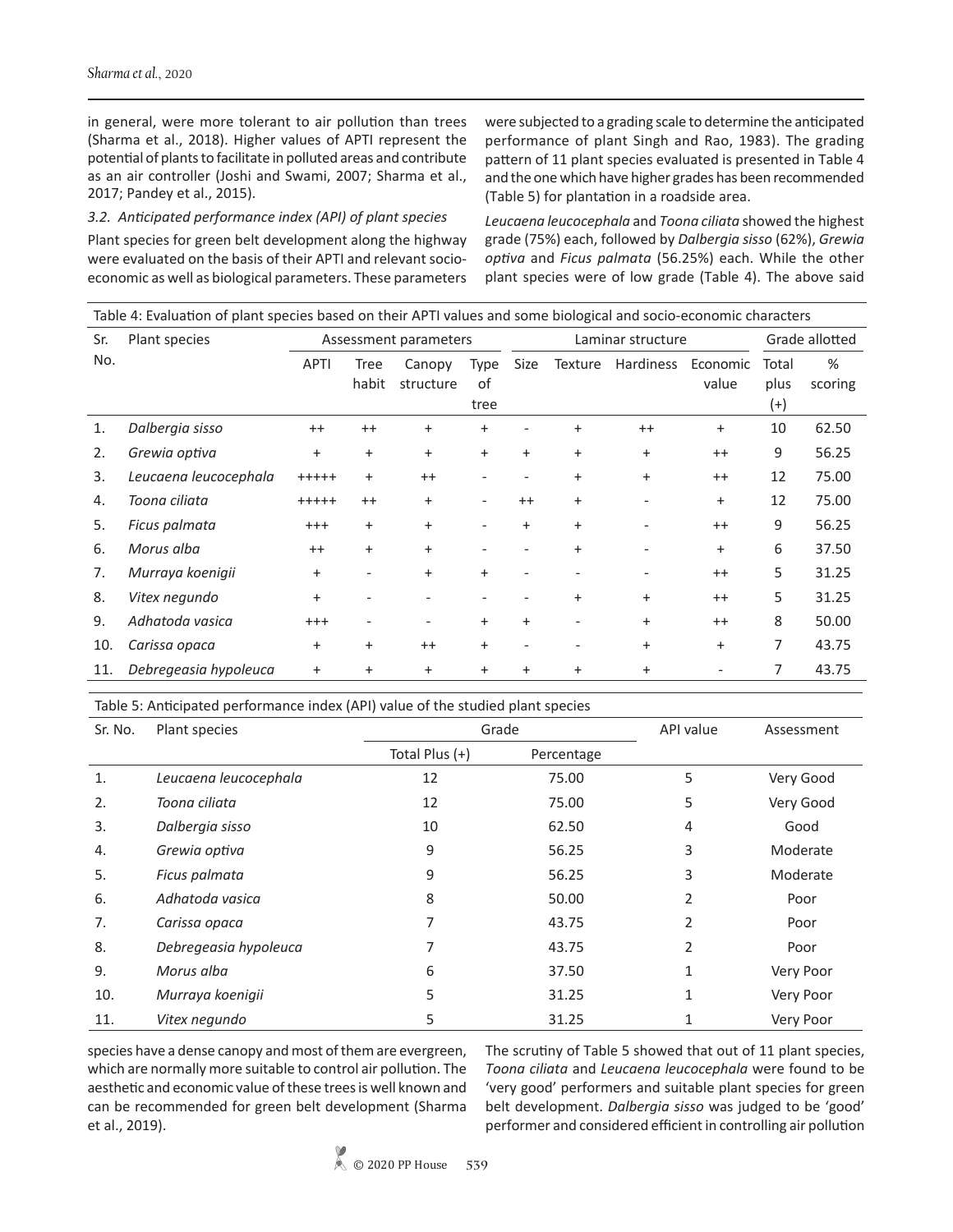(Kapoor et al., 2013). While *Grewia optiva* and *Ficus palmata* qualified for the 'moderate' performer category, which are also preferred for roadside plantation. Moreover, the remaining 6 species i.e. *Carissa opaca*, *Adhatoda vasica* and *Debregeasia hypoleuca* qualified in 'poor' category and *Morus alba*, *Murraya koenigii*, *Vitex negundo* assessed as 'very poor' category, which were found to be unsuitable for controlling air pollution because of their lower anticipated performance score. Thus, an evaluation of anticipated plant performance might be very useful in the selection of such appropriate species for green belt development and considering it beneficial for heavy traffic areas or planting along roadsides (Pandey et al., 2015; Mohammadi et al., 2018).

Moreover, such types of physiological surveys should be repeated, so as to have availability of more information regarding sensitivity and tolerance of different plant species, which can be utilized for mitigation of air pollution of that area.

## **4. Conclusion**

The study inferred that all the plant species showed great variability in API, which will respond differently in controlling air pollution. Plants with higher API values can be recommended best for green belt development, whereas plants with lesser API values can act as bio-indicators for identifying regions having bad air quality. Among all selected trees, *Leucaena leucocephala* and *Toona ciliata* registered highest API values, which can be used as bio-accumulators and best performers in controlling air pollution.

## **5. Acknowledgment**

The support received from the Department of Environmental Science, Dr. YSP UHF, Nauni during the study period is thankfully acknowledged.

## **6. References**

- Alotaibi, M.D., Alharbi, B.H., Al-Shamsi, M.A., Alshahrani, T.S., Al-Namazi, A.A., Alotaibi, F.S., Qian Y., 2020. Assessing the response of five tree species to air pollution in Riyadh City, Saudi Arabia, for potential green belt application. Environmental Science and Pollution Research 27, 29156–29170.
- Banerjee, S., Banerjee, A., Palit, D., Roy, P., 2019. Assessment of vegetation under air pollution stress in urban industrial area for greenbelt development. International Journal of Environmental Science and Technology 16, 5857–5870.
- Chaudhary, I.J., Rathore, D., 2019. Dust pollution: its removal and effect on foliage physiology of urban trees. Sustainable Cities and Society 51, 101696.
- Escobedo, F.J., Wagner, D.J., Nowak, C.L., Maza, D.L., Rodrigyez, M., Crane, D.E., 2008. Analysing the cost effectiveness of Santiago, Chiles policy of urban forests to improve air quality. Journal of Environmental Biology

29, 377–279.

- Esfahani, A.A., Amini, H.N., Kar, S.S., Hoodaji, M., Shirvani, M., Porsakhi, K., 2013. Assessment of air pollution tolerance index of higher plants suitable for green belt development in East of Esfahan City, Iran. Journal of Ornamental and Horticultural Plants 3, 87–94.
- Gautam, D., Bolia, N.B., 2020. Air pollution: impact and interventions. Air Quality, Atmosphere and Health 13, 209–223.
- Ghafari, S., Kaviani, B., Sedaghathoor, S., Allahyari, M.S., 2020. Assessment of air pollution tolerance index (APTI) for some ornamental woody species in green space of humid temperate region (Rasht, Iran). Environment, Development and Sustainability. https:// doi.org/10.1007/s10668-020-00640-1.
- Javanmard, Z., Kouchaksaraei, M.T., Hosseini, S.M., Pandey, A.K., 2020. Assessment of anticipated performance index of some deciduous plant species under dust air pollution. Environmental Science and Pollution Research https://doi.org/10.1007/s11356-020-09957-w.
- Joshi, P.C., Swami, A., 2007. Physiological responses of some tree species under road side automobile pollution stress around city of Haridwar. The Environmentalist 27, 365–374.
- Kapoor, C.S., Bamniya, B.R., Kapoor, K., 2013. Efficient control of air pollution through plants, a cost-effective alternative: studies on *Dalbergia sissoo* Roxb. Environmental Monitoring and Assessment 185, 7565–7580.
- Karmakar, D., Padhy, P.K., 2019. Air pollution tolerance, anticipated performance indices of plant species for green development in urban industrial area. Chemosphere 237, 124522.
- Kaur, M., Nagpal, A.K., 2017. Evaluation of air pollution tolerance index and anticipated performance index of plants and their application in development of green space along the urban areas. Environmental Science and Pollution Research 24, 18881–18895.
- Mohammadi, A., Mokhtari, M., Arani, A.M., Taghipour, H., Hajizadeh, Y., Fallahzadeh, H., 2018. Biomonitoring levels of airborne metals around Urmia lake using deciduous trees and evaluation of their tolerance for greenbelt development. Environmental Science and Pollution Research 25, 21138–21148.
- Molnar, V.A., Simon, E., Tothmeresz, B., Ninsawat, S., Szaboa, S., 2020. Air pollution induced vegetation stress- the air pollution tolerance index as a quick tool for city health evaluation. Ecological Indicators 113, 106234.
- Nouchi, I., 2002. Plants as bioindicators of air pollutants. Air Pollution and Plant Biotechnology , 41–60.
- Pandey, A.K., Pandey, M., Tripathi, B.D., 2015. Air pollution tolerance index of climber plant species to develop vertical greenery systems in a polluted tropical city. Landscape and Urban Planning 144, 119–127.
- Patel, D., Kumar, J.I., 2018. An evaluation of air pollution